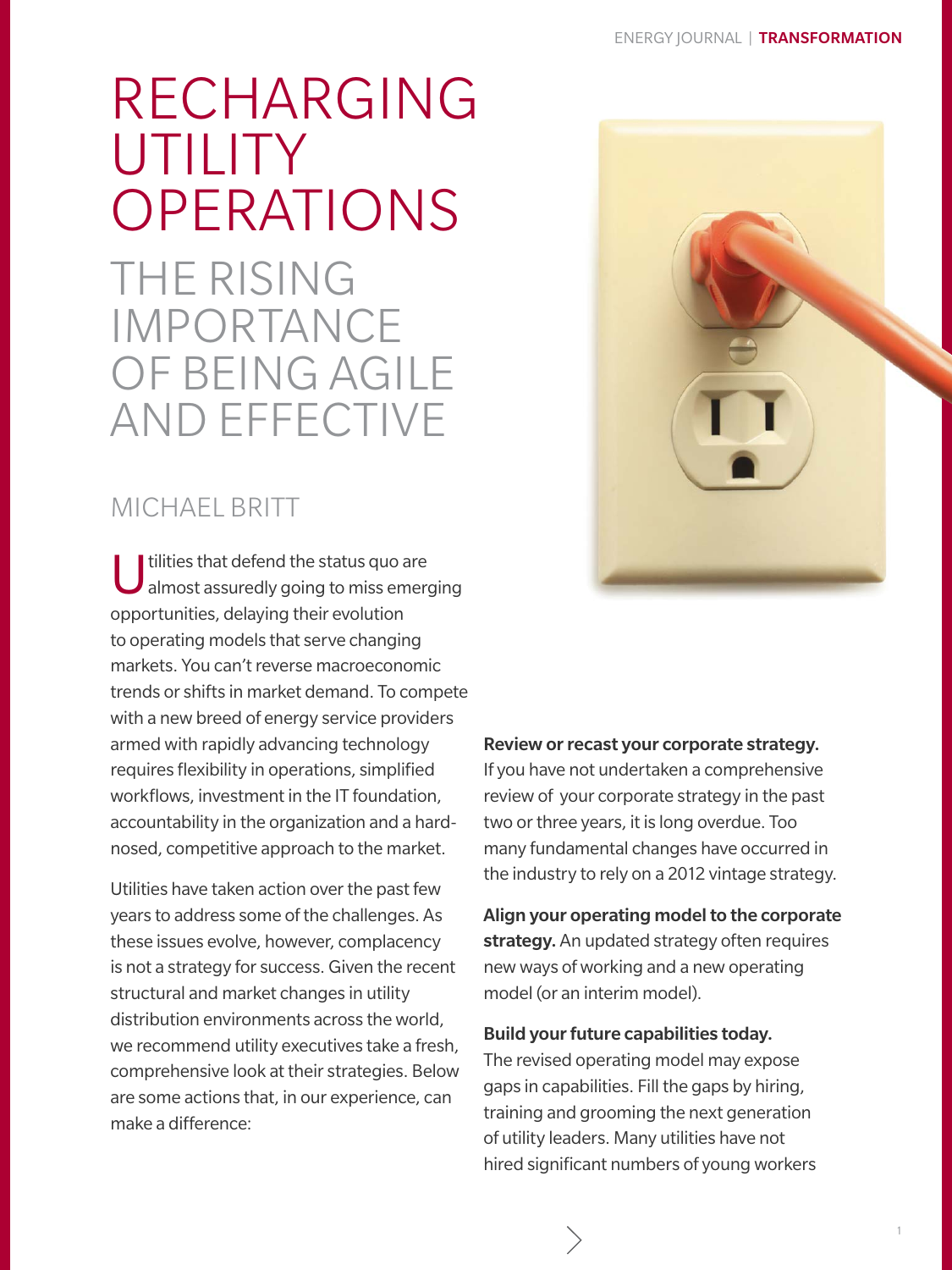## MOUNTING UTILITY CHALLENGES: FROM SOLAR TO SHALE TO GOOGLE



## Environmental regulations related to water, emissions and incentives for

US regulations are uncertain. EU hasn't yet agreed to new targets for 2030.

The EU set emissions targets for 2020 (reduce emissions by 20 percent). But the 2030 standards are still being negotiated. The US Environmental Protection Agency proposed reducing carbon dioxide emissions by 30 percent below 2005 levels by 2030, but firm targets haven't yet been set.

#### Demand is bifurcated between developed and developing nations.

Electricity demand in developed nations is flat or falling. Industrial and commercial use slowed with the economy, and users have become more efficient. By contrast, demand in developing nations is rising as new consumers plug in to the grid and economies grow.

US annual growth of 0.7 percent is expected through 2020. Japanese demand is seen as growing 2 percent a year through 2030. Meanwhile, German demand is expected to contract by 0.2 percent every year. Conversely, demand in developing nations is growing rapidly, with Indian demand forecast to double. Chinese demand should rise by 115 percent through 2030.

Solar panel costs are falling. Incentives and third-party financing and operation for renewables have emerged. The cost is shifting to non-users.

Distributed generation is rapidly increasing and peak demand is eroding, putting more stress on the

In the US, distributed generation could represent 2 percent of capacity by 2016. More than 290 gigawatts of Europe's capacity is expected to come from small-scale, household solar installations

Utilities face a massive skill gap, with most of the workforce set to retire in coming years.

In the US, 30 percent of utility employees are eligible to retire in less than five years. In the EU, 30 percent of utility workers are older than 50. In response, utilities are outsourcing more, simplifying and automating processes, and

#### The unit cost of electricity is rising due to required investments in major initiatives related to infrastructure, regulatory compliance and cybersecurity.

Retail electric rates are up due to storm response and catch-up infrastructure investments. Global investment in transmission and distribution infrastructure is forecasted to grow annually by 5

## New technologies and patterns of generation create demand for different types

Utilities are making new, large-scale investments for needs that may not be timely.

The US needs to spend \$1.5 trillion to \$2 trillion to modernize its power grid by 2030. The EU must invest \$1.35 trillion by 2020 to modernize its grid.

Standards and regulatory mandates are driving investment in renewables.

Investment in renewable generation is rising.

Investment in renewables is expected to increase exponentially. Through 2030, the Americas are expected to invest \$816 billion while the EU will invest \$961 billion.

#### As telecom and cable companies battle for home Internet market share, home energy management is becoming an attractive service offering.

Siemens, Schneider and SAS are ahead of utilities with their home energy management offerings. Google paid \$3.2 billion for Nest to pursue the \$400 billion retail energy market.